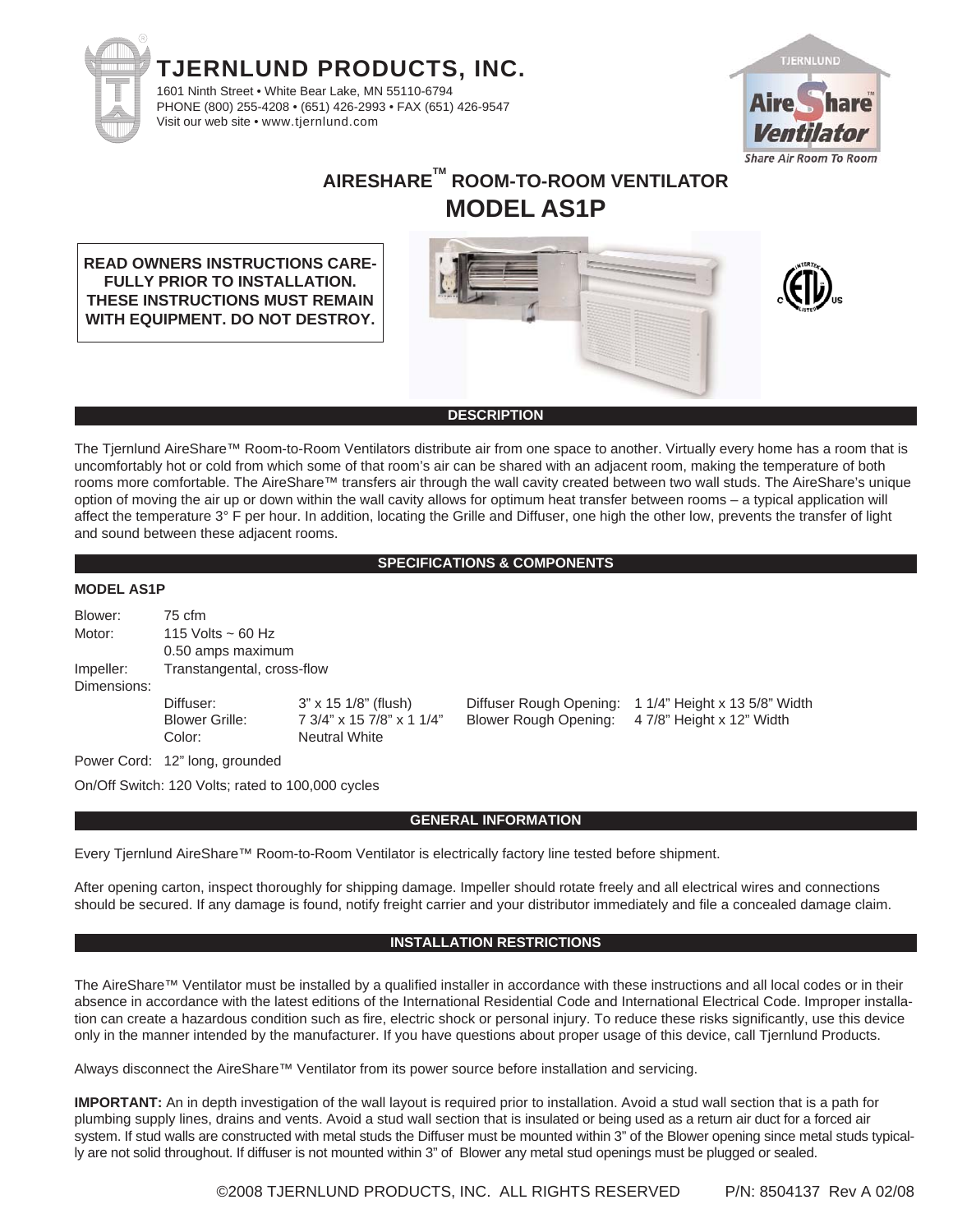## **WARNING**

The AireShare™ may not be used to exhaust hazardous or explosive materials or vapors.

- The AireShare™ may not be installed in a ceiling.
- The AireShare™ may not be installed in an outside wall.
- The AireShare™ may not be installed in a wall rated as a "fire wall."
- The AireShare™ may not be used to move air from one floor (story) to another floor.
- The AireShare™ may not be used to move moisture-laden air from sources such as bathrooms and kitchens.
- The AireShare™ may not be used in a window.

**WARNING:** To reduce the risk of fire, electrical shock and injury to persons, the AireShare™ must be installed with the AS1P Diffuser that was provided with the AS1P. Do not use this product without the AS1P Diffuser or with any Diffuser other than the AS1P Diffuser.

**WARNING:** To reduce the risk of fire or electrical shock, do not use this fan with any solid state speed control devices.

# A WARNING

**Disrupt power at circuit breaker to outlets within the stud wall you will be working.** 

When sawing through sheetrock you must stop if you detect the saw blade coming in contact with any wiring or plumbing. Investigate further to determine if it is possible to safely continue to use this wall cavity space. Switch to another stud wall cavity if necessary.

#### **BEFORE YOU START:**

Determine the stud wall section that you want to use to mount the Blower and Diffuser. You **must** select a stud wall section that contains an electrical outlet, (See Diagram A). **IMPORTANT: Wall studs must be** spaced a minimum of 16" o.c., (See Diagram B). Mark inside edges of studs the Aireshare™ will be installed between and verify there is at least 14" between the inside edges. Slide a stud finder down the wall between the studs to verify the stud wall cavity is completely open, (See Diagram C).

#### **TOOLS REQUIRED**

Sheetrock Saw Philips & Straight Screwdrivers Level Tape Measure Utility Knife or Scissors

### **INSTALLING DISCHARGE DIFFUSER**

**IMPORTANT:** Install Diffuser first if mounting the Blower down low and the Diffuser high so sheetrock from the Diffuser cut out does not fall into wall cavity and damage Blower. Install the Blower first if mounting the Blower high and Diffuser low so sheetrock from the Blower cut out does not fall into wall cavity and damage Diffuser.

- **NOTE:** Since electrical outlets are usually not up high, typical installations of the model AS1P will have the Diffuser high and the Blower low, but there may be instances where it is desireable to have the Blower mounted high and the Diffuser low to take air from the ceiling level.
- 1.The Diffuser may be mounted as close as 3" above the top of Blower cut out opening or as close as 3" to the ceiling.
- 2. Level and mark a line between studs for top of the Diffuser cut out, (See Diagram D)
- 3. Using a hand sheetrock saw carefully make a horizontal cut along the line. Cut the sheetrock completely until you come in contact with the opposite stud. **NOTE:** If studs are spaced greater than 16" o.c., the horizontal cut line should not exceed 14", (See Diagram E).





#### ELECTRICAL OUTLET SIDE OF THE WALL STUD. THE AIRESHARE MUST BE LOCATED ON THE





#### DIAGRAM B







Electrical box must be installed inside stud wall section

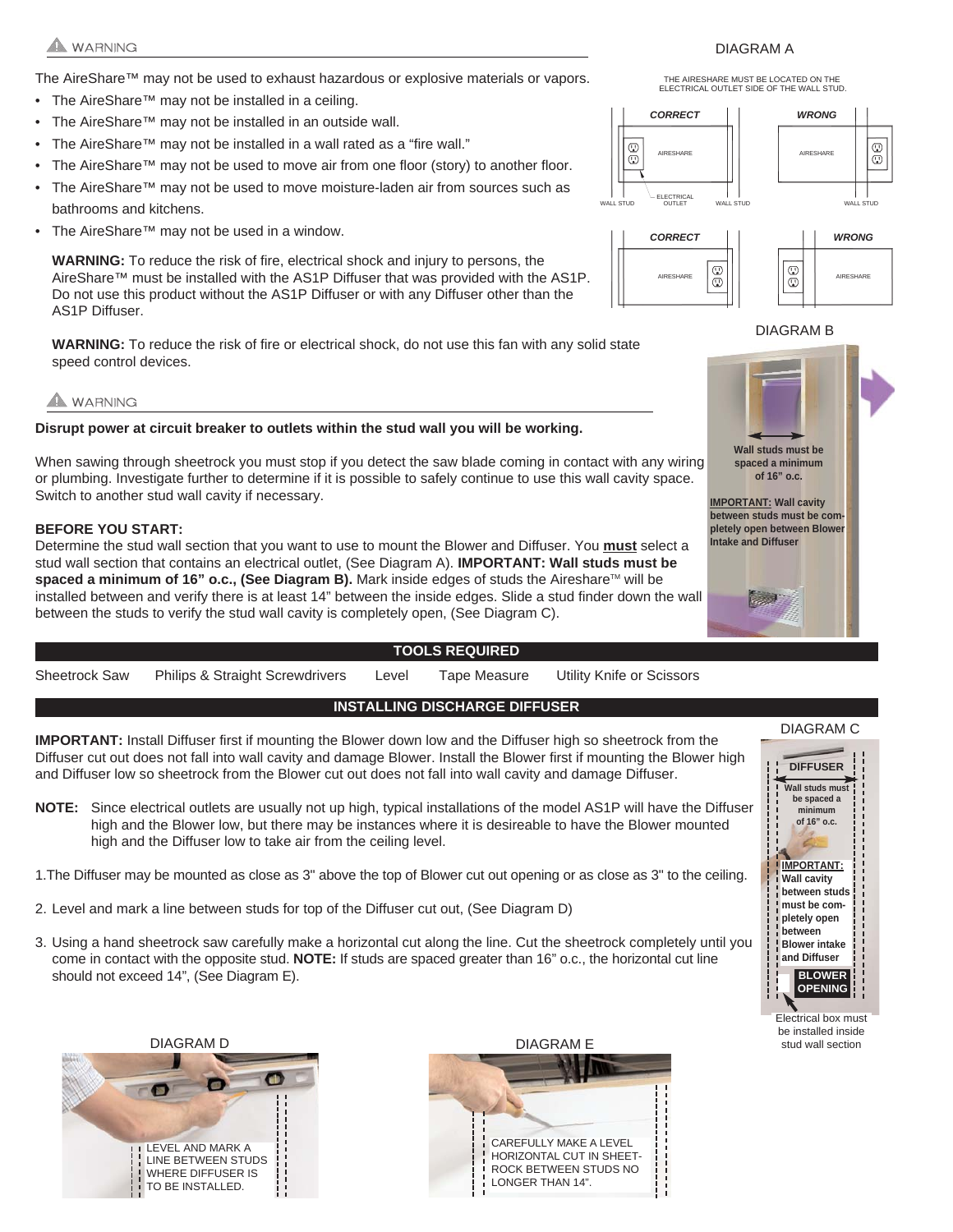- 4. Cut Diffuser template on dashed lines. Align the top of template with the wall cut and center it so that there is an equal space between the right and left edges of the template and ends of the cut in the sheetrock. Mark all 4 corners of template, connect with a straight edge and cut Diffuser opening in wall **(Diffuser opening should be 1 1/4" high x 13 5/8" wide)**, (See Diagram F).
- 5. Insert Diffuser with the air scoop on the back pointing towards the Blower. Adjust tangs on the sides if necessary to secure a tight fit into the wall opening, (See Diagram G).





#### **BLOWER INSTALLATION**

**IMPORTANT:** Install Diffuser first when mounting the Blower down low and the Diffuser high so sheetrock from the Diffuser cut out does not fall into wall cavity and damage Blower.

- 1. You **must** select a stud wall section that contains an electrical outlet, (See Diagram H). Mark a vertical line down the side of the outlet box opposite stud. Mark a spot 3/4" above electrical outlet top mounting screw on outlet side opposite stud, (See Diagram H).
- 2. From the mark made in Step 1, use a level to draw a horizontal line across to opposite stud, (See Diagram I).
- 3. Using a hand sheet rock saw carefully make a horizontal cut along the line going away from outlet. Cut the sheetrock until you come in contact with the opposite stud. **NOTE:** If studs are spaced greater than 16" o.c., the horizontal cut line should not exceed 12 1/2", (See Diagram J).



- 4. Align the top corner of AS1P Blower template with horizontal wall cut and vertical line. Mark all 4 corners of template, connect with a straight edge and cut rectangular opening in wall **(Model AS1P Blower opening should be 4 7/8" high x 12" wide)**, (See Diagram K).
- 5. With the Blower discharge pointing towards Diffuser rotate the mounting flange so that the electrical outlet cutout is positioned on the side of the Blower housing nearest the electrical outlet. With the bent tabs facing the front of the Blower, slide the mounting flange from the rear of the Blower to the front until the four tabs line up with the holes in the Blower housing. Secure Blower housing to mounting flange with included 8/32 self tapping screws. **NOTE:** If electrical outlet is on the right side of Blower, loosen (2) power switch bracket screws and slide power switch bracket completely over to the right to allow for proper alignment of switch opening on Grille. Tighten (2) switch bracket screws, (See Diagram L).
- 6. Carefully insert the Blower into the cutout. Level the top flange and mark the larger Blower flange mounting holes. Using the provided wood screws, secure the blower to the wall studs. Use provided wall anchors if not installing into studs, (See Diagram M).

DIAGRAM K



ALIGN TOP CORNER OF **AS1P** BLOWER TEMPLATE WITH HORIZONTAL WALL CUT AND ELECTRICAL BOX. CUT OUT **AS1P** BLOWER OPENING. (4 7/8" HIGH x 12" WIDE)



POSITIONED ON LEFT FOR SWITCH OPENING ON GRILLE

 $4$  BENT TABS $\blacktriangle$ **OUTLET ON RIGHT** SLIDE SWITCH TO

RIGHT SIDE FOR SWITCH OPENING ON GRILLE

DIAGRAM L DIAGRAM M